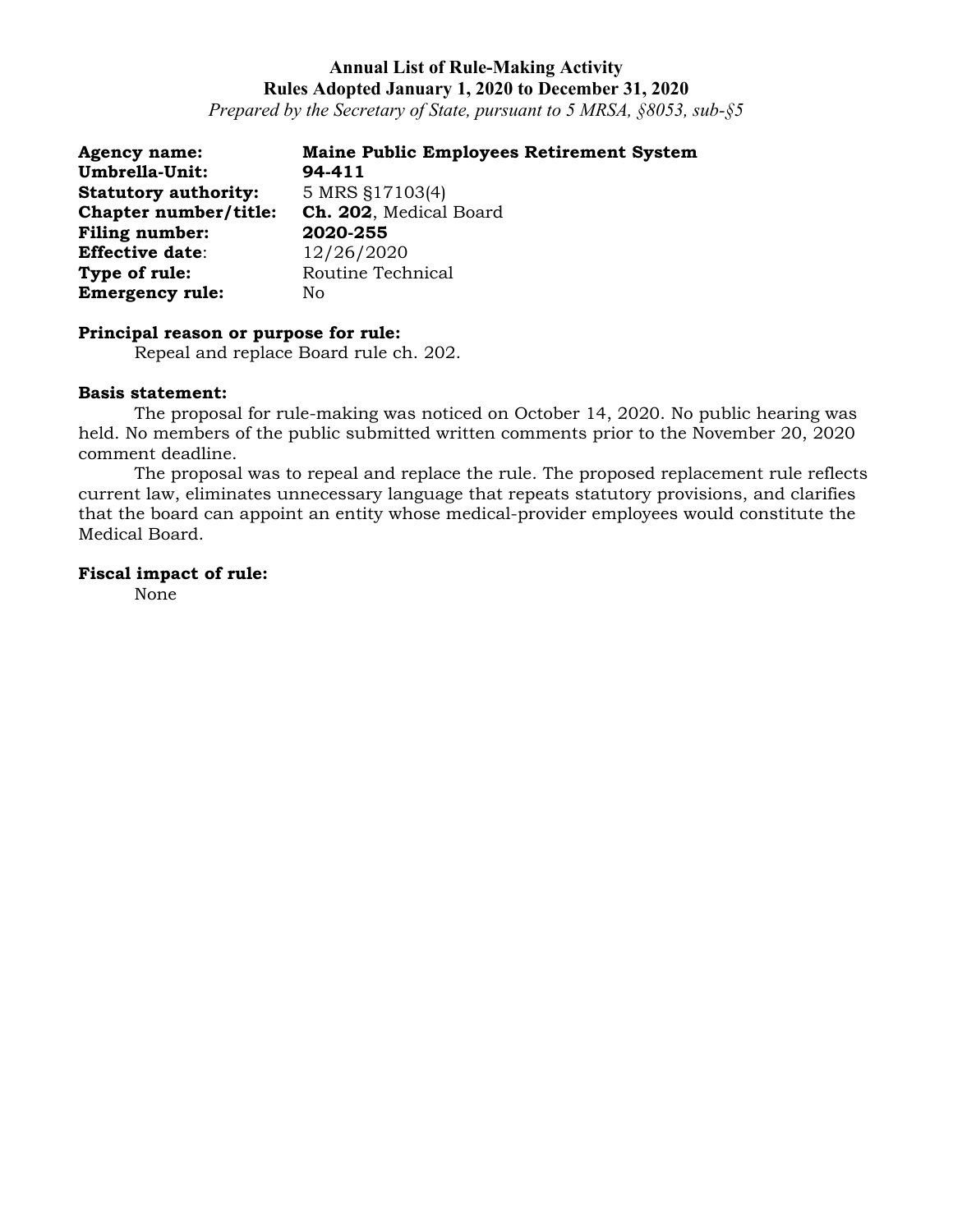*Prepared by the Secretary of State, pursuant to 5 MRSA, §8053, sub-§5*

| <b>Agency name:</b>         | <b>Maine Public Employees Retirement System</b>      |
|-----------------------------|------------------------------------------------------|
| Umbrella-Unit:              | 94-411                                               |
| <b>Statutory authority:</b> | 5 MRS §17103(4)                                      |
| Chapter number/title:       | <b>Ch. 511</b> , Standards for Actively Seeking Work |
| <b>Filing number:</b>       | 2020-093                                             |
| <b>Effective date:</b>      | 4/14/2020                                            |
| Type of rule:               | Routine Technical                                    |
| <b>Emergency rule:</b>      | Yes                                                  |

### **Principal reason or purpose for rule:**

This rule sets out the standards and definitions to be applied in determining under 5 MRS §§ 1729(2)(B)(1) and 18529(2)(B)(1) whether a disability retirement benefit recipient is actively seeking work.

### **Basis statement:**

The rule was amended on an emergency basis on April 9, 2020, to temporarily suspend the requirements for members in the actively seeking work program because of the difficulty and risk involved in seeking employment during the COVID-19 crisis.

### **Fiscal impact of rule:**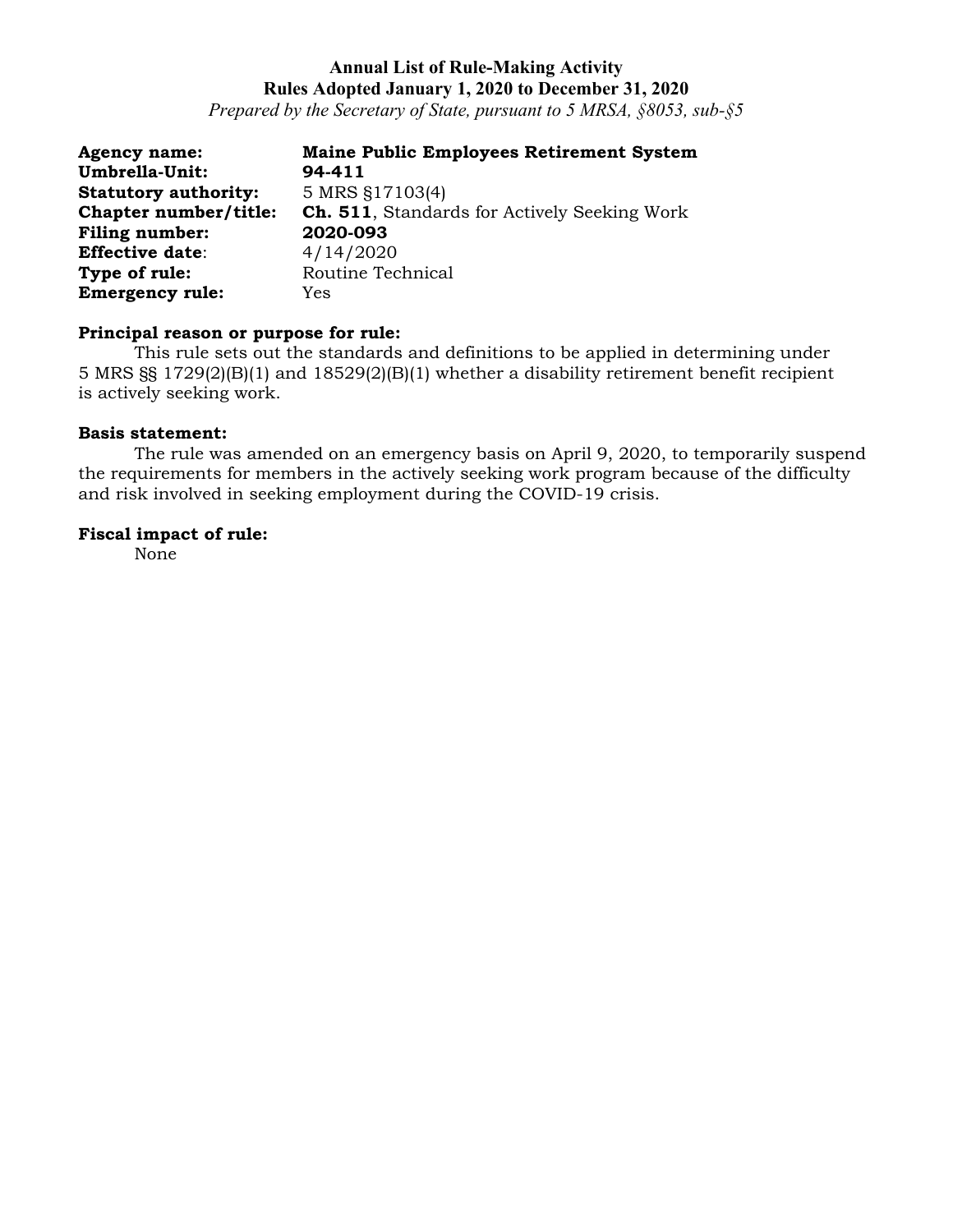*Prepared by the Secretary of State, pursuant to 5 MRSA, §8053, sub-§5*

| <b>Agency name:</b>         | <b>Maine Public Employees Retirement System</b>      |
|-----------------------------|------------------------------------------------------|
| Umbrella-Unit:              | 94-411                                               |
| <b>Statutory authority:</b> | 5 MRS §17103(4)                                      |
| Chapter number/title:       | <b>Ch. 511</b> , Standards for Actively Seeking Work |
| <b>Filing number:</b>       | 2020-157                                             |
| <b>Effective date:</b>      | 7/18/2020                                            |
| Type of rule:               | Routine Technical                                    |
| <b>Emergency rule:</b>      | No                                                   |

### **Principal reason or purpose for rule:**

This rule sets out the standards and definitions to be applied in determining under 5 MRS §§ 1729(2)(B)(1) and 18529(2)(B)(1) whether a disability retirement benefit recipient is actively seeking work.

#### **Basis statement:**

The proposal for rule-making was noticed on May 20, 2020. No public hearing was held. No members of the public submitted written comments prior to the June 19, 2020 comment deadline.

The amendment temporarily suspends the requirements for members in the actively seeking work program because of the difficulty and risk involved in seeking employment during the COVID-19 crisis. The requirements are suspended for the period starting March 1, 2020 and continuing until 30 days after the termination of the state of emergency declared by the Governor in accordance with title 37- B section 742 due to the outbreak of COVID-19.

At the Board's regular meeting held on July 9, 2020, Ken Williams made the motion, seconded by Mark Brunton, to adopt the amended rule and its basis statement. Voted unanimously by those Board members present.

### **Fiscal impact of rule:**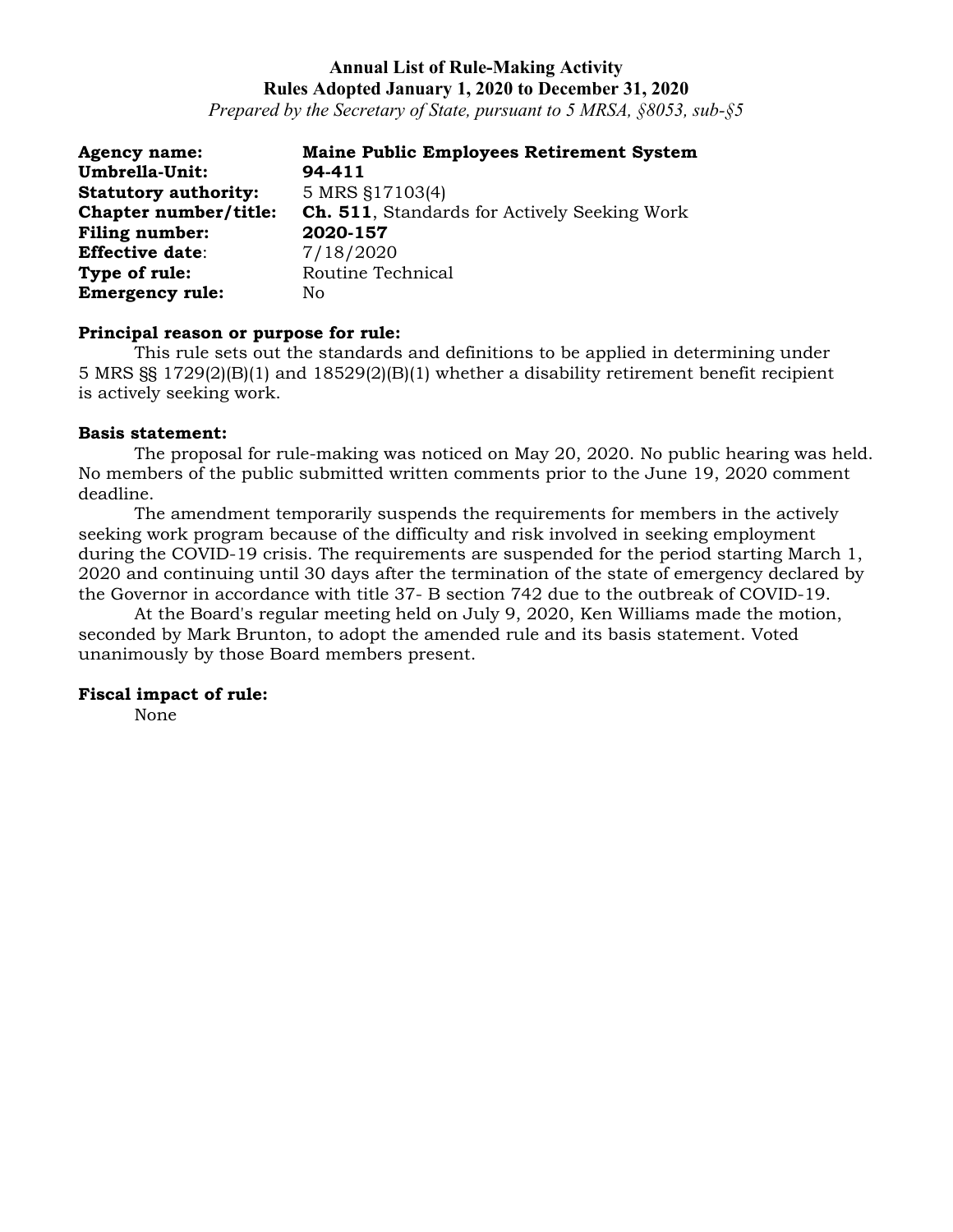*Prepared by the Secretary of State, pursuant to 5 MRSA, §8053, sub-§5*

| <b>Agency name:</b>         | <b>Maine Public Employees Retirement System</b> |
|-----------------------------|-------------------------------------------------|
| Umbrella-Unit:              | 94-411                                          |
| <b>Statutory authority:</b> | 5 MRS §17103(4)                                 |
| Chapter number/title:       | <b>Ch. 601</b> , Group Life Insurance           |
| <b>Filing number:</b>       | 2020-094                                        |
| <b>Effective date:</b>      | 4/14/2020                                       |
| Type of rule:               | Routine Technical                               |
| <b>Emergency rule:</b>      | <b>Yes</b>                                      |

## **Principal reason or purpose for rule:**

This rule sets out the categories of employees eligible to participate in the Group Life Insurance Program administered by the Maine Public Employees Retirement System, and other regulations relating to the Program.

#### **Basis statement:**

The rule was amended on an emergency basis on April 9, 2020, to prevent a lapse of insurance coverage for those who are on lay-off or unpaid leave and who miss insurance premiums. The COVID-19 crisis has the potential to greatly increase the number of employees in this status who have not received notice of the need to pay premiums or who are temporarily unable to pay premiums.

#### **Fiscal impact of rule:**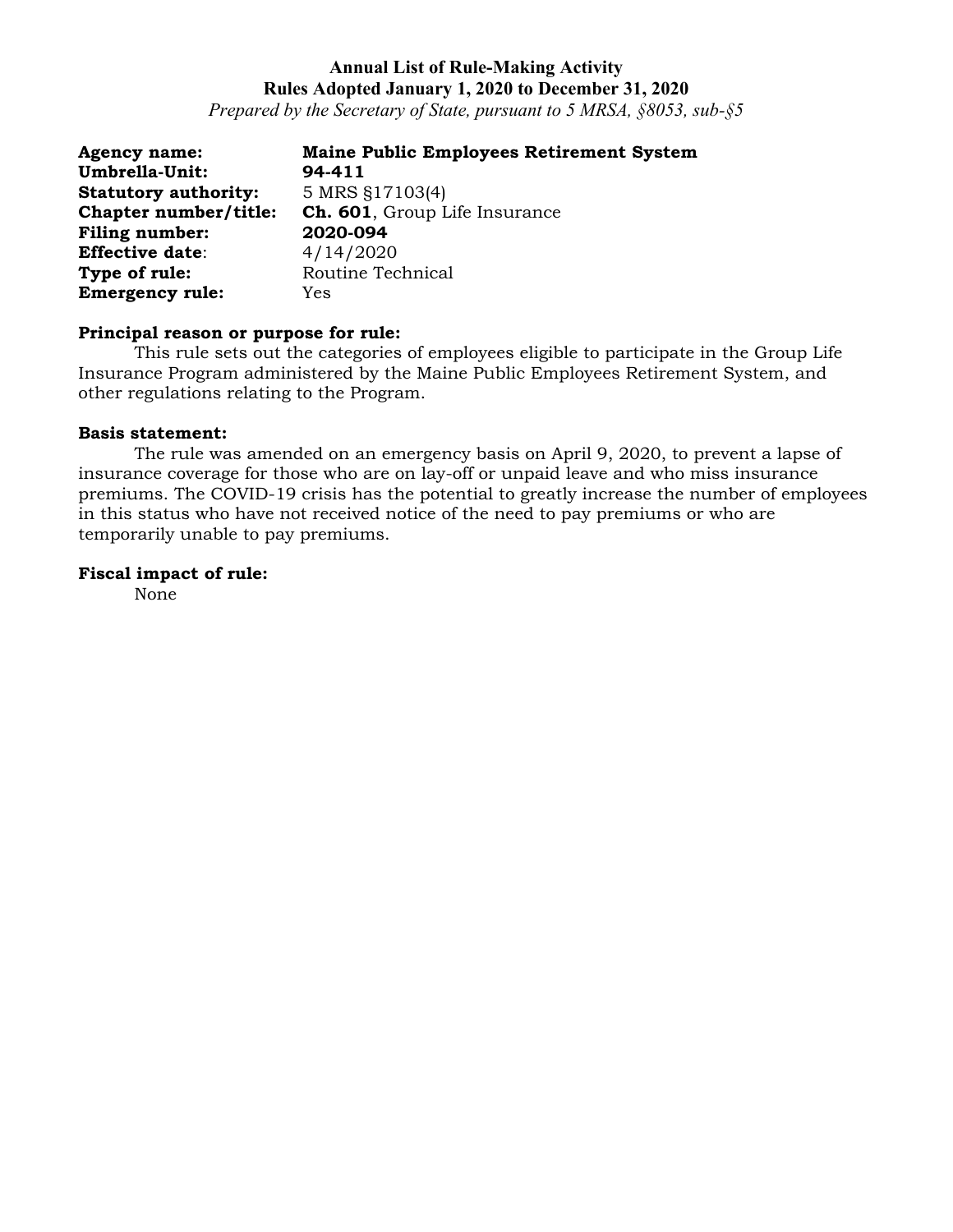*Prepared by the Secretary of State, pursuant to 5 MRSA, §8053, sub-§5*

| <b>Agency name:</b>         | <b>Maine Public Employees Retirement System</b> |
|-----------------------------|-------------------------------------------------|
| Umbrella-Unit:              | 94-411                                          |
| <b>Statutory authority:</b> | 5 MRS §17103(4)                                 |
| Chapter number/title:       | <b>Ch. 601</b> , Group Life Insurance           |
| Filing number:              | 2020-158                                        |
| <b>Effective date:</b>      | 7/18/2020                                       |
| Type of rule:               | Routine Technical                               |
| <b>Emergency rule:</b>      | No                                              |

#### **Principal reason or purpose for rule:**

This rule sets out the categories of employees eligible to participate in the Group Life Insurance Program administered by the Maine Public Employees Retirement System, and other regulations relating to the Program.

#### **Basis statement:**

The proposal for rule-making was noticed on May 20, 2020. No public hearing was held. No members of the public submitted written comments prior to the June 19, 2020 comment deadline.

Employees who have been laid-off or are on unpaid leave do not have Group Life Insurance premiums deducted from their pay and must take affirmative steps to pay premiums.

The amendment specifies that, commencing January 1, 2020, for these employees, premiums are due within 60 days after returning to paid status. The amendment also provides that, in the event of the participant's death within the 60-day period, premiums will be deducted from any benefit payments. The amendment also clarifies that any claim arising during a period of time for which due premiums have not been paid is void. These amendments reduce the likelihood of a lapse in coverage for employees in unpaid status.

At the Board's regular meeting held on July 9, 2020, Ken Williams made the motion, seconded by Mark Brunton, to adopt the amended rule and its basis statement. Voted unanimously by those Board members present.

#### **Fiscal impact of rule:**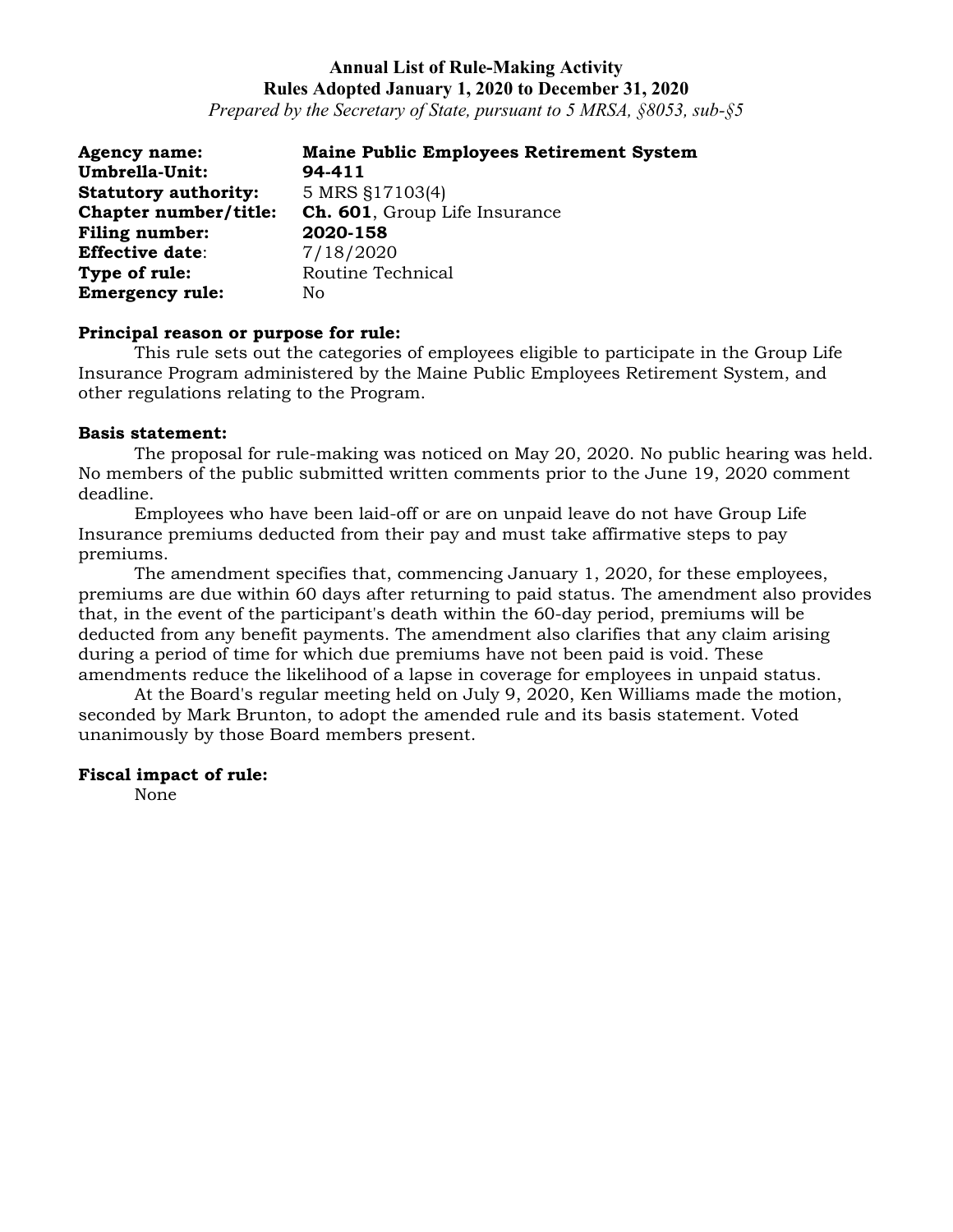*Prepared by the Secretary of State, pursuant to 5 MRSA, §8053, sub-§5*

| <b>Agency name:</b>         | <b>Maine Public Employees Retirement System</b>                |
|-----------------------------|----------------------------------------------------------------|
| Umbrella-Unit:              | 94-411                                                         |
| <b>Statutory authority:</b> | 5 MRS §17103(4)                                                |
| Chapter number/title:       | <b>Ch. 702.</b> Appeals of Decisions of the Executive Director |
| Filing number:              | 2020-095                                                       |
| <b>Effective date:</b>      | 4/14/2020                                                      |
| Type of rule:               | Routine Technical                                              |
| <b>Emergency rule:</b>      | Yes                                                            |

#### **Principal reason or purpose for rule:**

This rule sets out the process for appeals of decisions of the Executive Director to the Board of Trustees. It provides for the appointment of a hearing officer to conduct an appeal and to prepare a recommended decision for action by the Board.

#### **Basis statement:**

The rule was amended on an emergency basis on April 9, 2020 to require appeal hearings to be conducted by audio or video conference. During the COVID-19 crisis, social distancing is required or encouraged to prevent spread of the virus. Conducting hearings remotely will help with this effort and to protect the health of hearing participants.

### **Fiscal impact of rule:**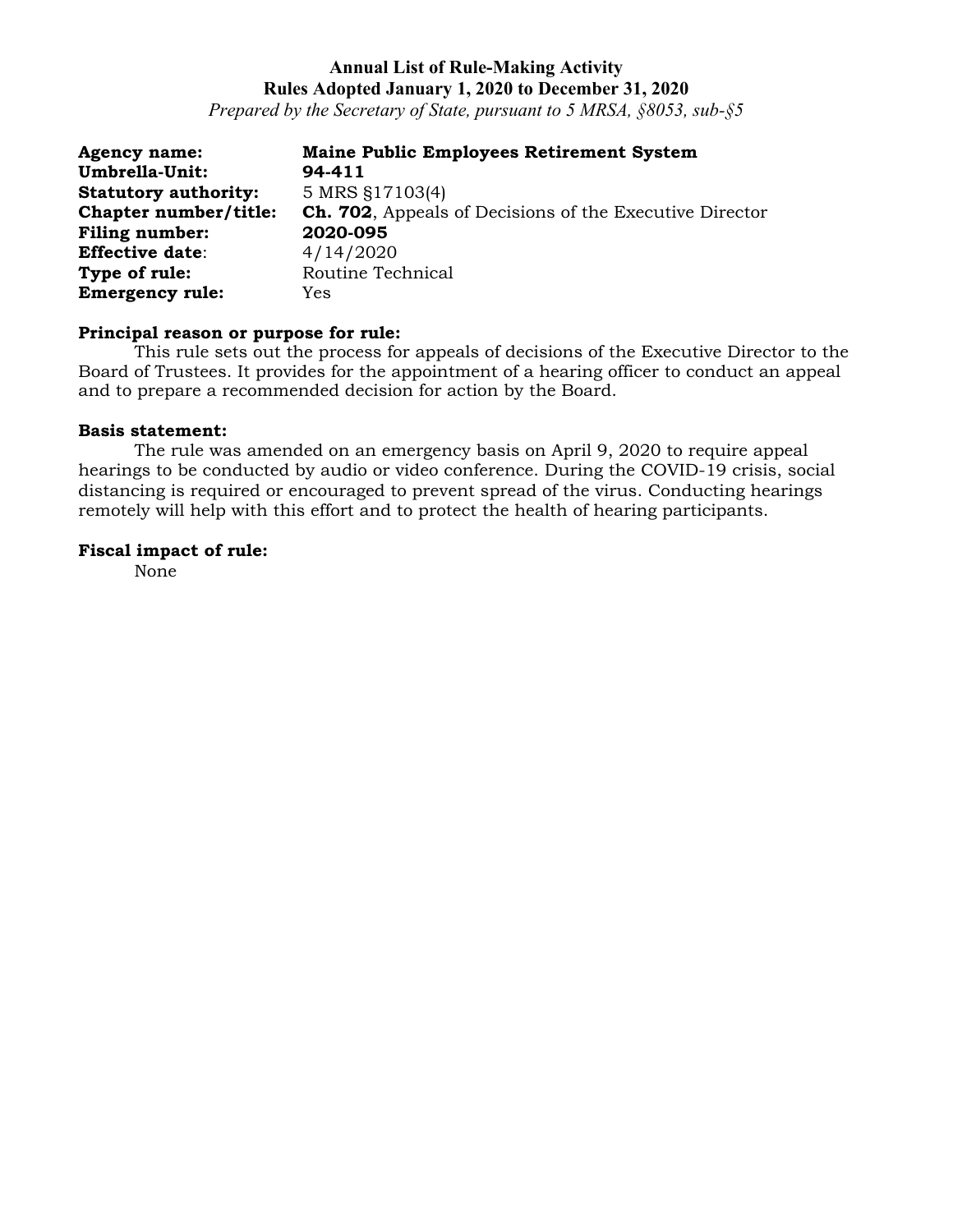*Prepared by the Secretary of State, pursuant to 5 MRSA, §8053, sub-§5*

| <b>Agency name:</b>         | <b>Maine Public Employees Retirement System</b>                |
|-----------------------------|----------------------------------------------------------------|
| Umbrella-Unit:              | 94-411                                                         |
| <b>Statutory authority:</b> | 5 MRS §17103(4)                                                |
| Chapter number/title:       | <b>Ch. 702.</b> Appeals of Decisions of the Executive Director |
| Filing number:              | 2020-159                                                       |
| <b>Effective date:</b>      | 7/18/2020                                                      |
| Type of rule:               | Routine Technical                                              |
| <b>Emergency rule:</b>      | No.                                                            |

### **Principal reason or purpose for rule:**

This rule sets out the process for appeals of decisions of the Executive Director to the Board of Trustees. It provides for the appointment of a hearing officer to conduct an appeal and to prepare a recommended decision for action by the Board.

### **Basis statement:**

The proposal for rule-making was noticed on May 20, 2020. No public hearing was held. No members of the public submitted written comments prior to the June 19, 2020 comment deadline.

This rule sets out the process for appeals of decisions of the Executive Director to the Board of Trustees. It provides for the appointment of a hearing officer to conduct an appeal and to prepare a recommended decision for action by the Board.

The amendment requires that all hearings will be conducted using audio or video conferencing during the state of emergency declared by the Governor in accordance with Title 37-B section 742 due to the outbreak of COVID-19 and continuing for 30 days thereafter. Hearings may be conducted in person after the requirement to conduct hearings by audio or video conferencing has expired. During the COVID-19 crisis, social distancing is required or encouraged to prevent spread of the virus. Conducting hearings remotely will help with this effort and to protect the health of hearing participants.

At the Board's regular meeting held on July 9, 2020, Ken Williams made the motion, seconded by Mark Brunton, to adopt the amended rule and its basis statement. Voted unanimously by those Board members present.

### **Fiscal impact of rule:**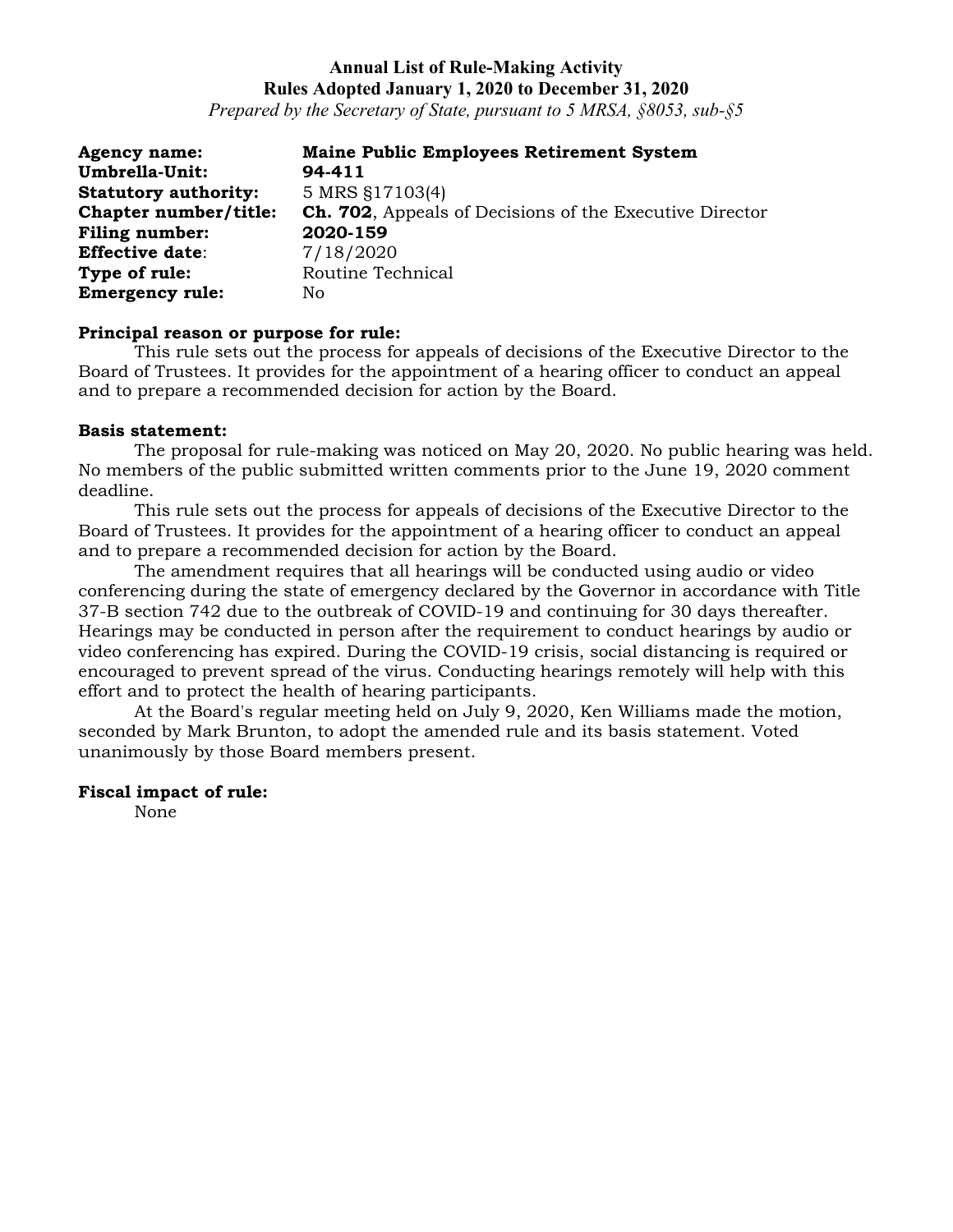*Prepared by the Secretary of State, pursuant to 5 MRSA, §8053, sub-§5*

| <b>Agency name:</b>         | <b>Maine Public Employees Retirement System</b>                            |
|-----------------------------|----------------------------------------------------------------------------|
| Umbrella-Unit:              | 94-411                                                                     |
| <b>Statutory authority:</b> | 5 MRS §17103(4)                                                            |
| Chapter number/title:       | <b>Ch. 803</b> , Participating Local District Consolidated Retirement Plan |
| Filing number:              | 2020-160                                                                   |
| <b>Effective date:</b>      | 7/18/2020                                                                  |
| Type of rule:               | Routine Technical                                                          |
| <b>Emergency rule:</b>      | No.                                                                        |

#### **Principal reason or purpose for rule:**

This rule governs the Consolidated Plan for Participating Local Districts. Under the current rule, local districts may only join the Plan or change their plans effective the next July 1 or January 1. Due to delays in meetings of local districts' governing bodies resulting from the COVID-19 crisis, local districts may be unable to meet these deadlines.

#### **Basis statement:**

The proposal for rulemaking was noticed on May 20, 2020. No public hearing was held. No members of the public submitted written comments prior to the June 19, 2020 comment deadline.

Under the current rule, local districts may only join the Plan or change their plans effective the next July 1 or January 1. Due to delays in meetings of local districts' governing bodies resulting from the COVID-19 crisis, local districts may be unable to meet these deadlines. The amendment grants the Executive Director temporary authority to permit a local district to join the Plan or change their plans on dates other than July 1 or January 1, or to do so retroactively to July 1, 2020.

At the Board's regular meeting held on July 9, 2020, Ken Williams made the motion, seconded by Mark Brunton, to adopt the amended rule and its basis statement. Voted unanimously by those Board members present.

### **Fiscal impact of rule:**